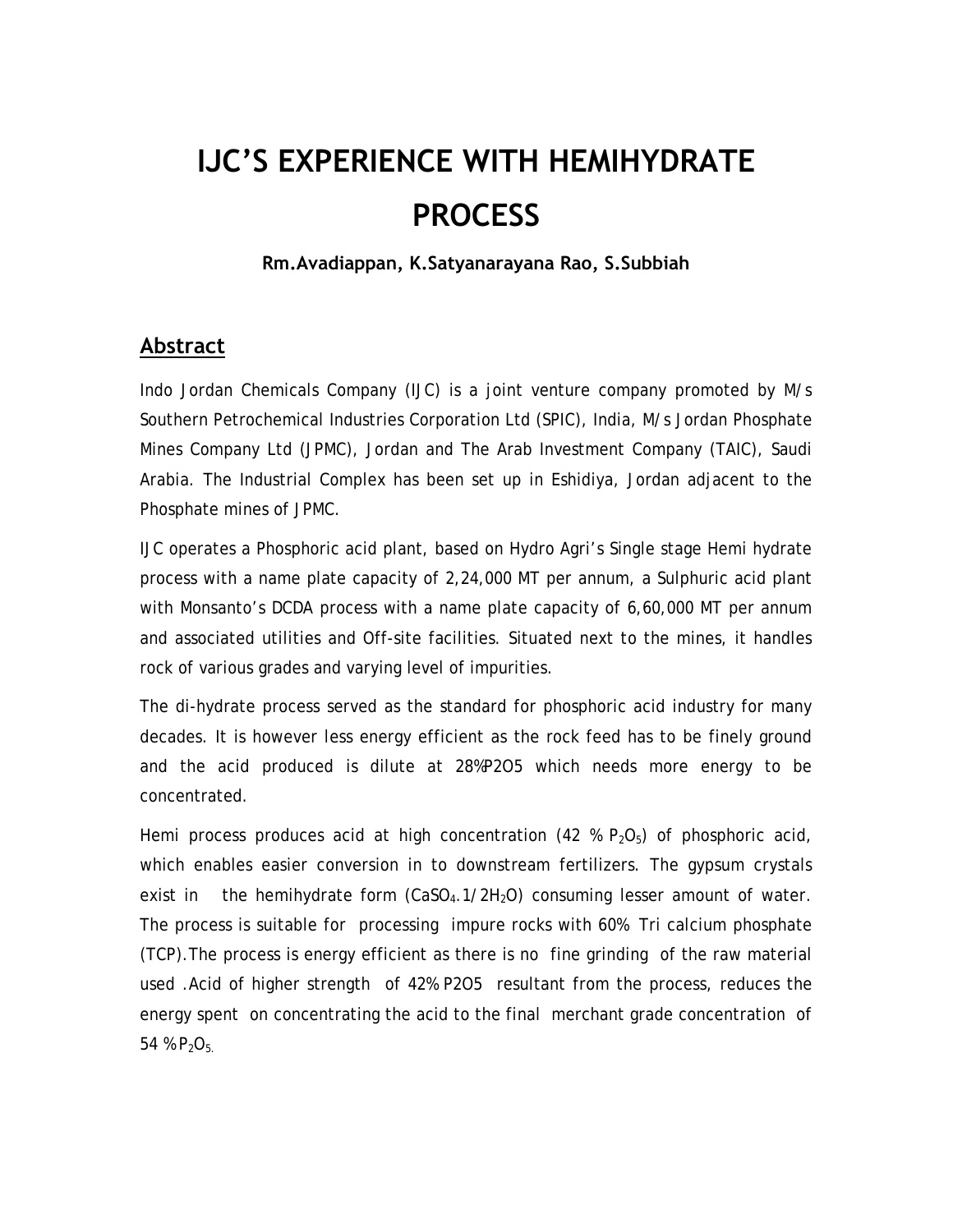The acid is more pure with lesser amount of impurities like Sulphates, Aluminium, Fluoride and solids and consequently lesser sludge formation .This reduces the task of managing the tanks, whose cleaning can be cumbersome.

However it's all, not a bed of roses, there are some thorns too. The hotter conditions in the Reactor aggravate the corrosion of agitators and filter metal surfaces. The belt filter rubber is also one casualty affected by the higher temperature, aggravated by the defoamer.

#### **This paper discusses the**

- $\triangleright$  Processes, comparison and advantage of the hemihydrate process
- $\triangleright$  Operation with low grade Rock phosphate
- $\triangleright$  Utilization of Fixed laterals instead of curbs in the Belt filters

## **Processes for manufacture of phosphoric acid:**

The various processes for producing phosphoric acid are named after the type of gypsum produced. There are basically three types of processes which are industrially important. They are the Di hydrate process, Hemi hydrate process and the Hemi- Di process .In di hydrate form the gypsum crystals are formed at lower concentration and temperature while in hemi hydrate process the gypsum crystals are formed at higher concentration and temperature. The di-hydrate crystals have two molecules of water per calcium sulphate molecule while the hemi-hydrate crystals have half a water molecule per calcium sulphate molecule. Operating conditions in the di hydrate process stay just below the hemi-di boundary while in the hemi-hydrate process it stays well above the boundary in the stable zone in the Nordengren diagram. In the Hemi-Di process, there is an additional transformation tank and filter added to the hemi hydrate process. The gypsum sent out of the plant is the Di hydrate crystals.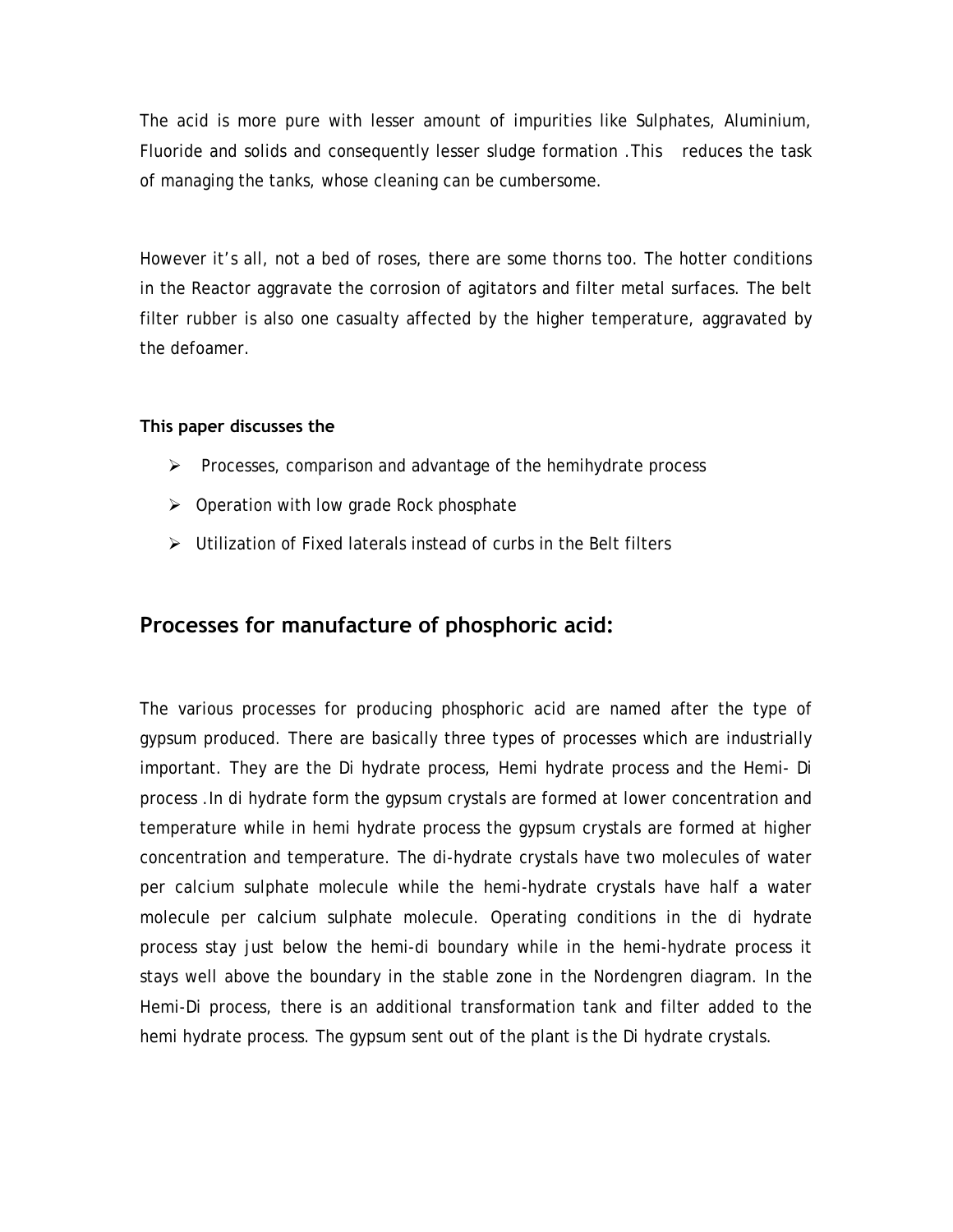#### **Dihydrate process :**

Dihydrate produces acid at 28%  $P_2O_5$  so that further concentration to 54%  $P_2O_5$  is needed for producing fertilizers.

The advantages are :

Flexible operation and long experience

Efficiency of about 95 %.

Wet Rock grinding possible

Lower grade of Stainless steel enough for handling vessels.

Disadvantages are :

Needs fine grinding, as all particles should be less than 0.42mm

Larger acid concentration units for producing merchant grade

Acid has more Aluminum and Fluorides as impurities.

More steam and cooling water requirements.

Post precipitation before and after evaporation.

#### **Hemi hydrate process :**

Hemi hydrate process produces acid at 40 to 42 %  $P_2O_5$  directly.

The advantages are :

Rock grinding (as all particles are coarser and less than 1mm size is adequate) and evaporation requirements are minimum.

Capital cost is lower than di plants.

Lesser steam and cooling water requirement.

More pure acid with lower sulphates, Aluminum and Fluorides.

Limited post precipitation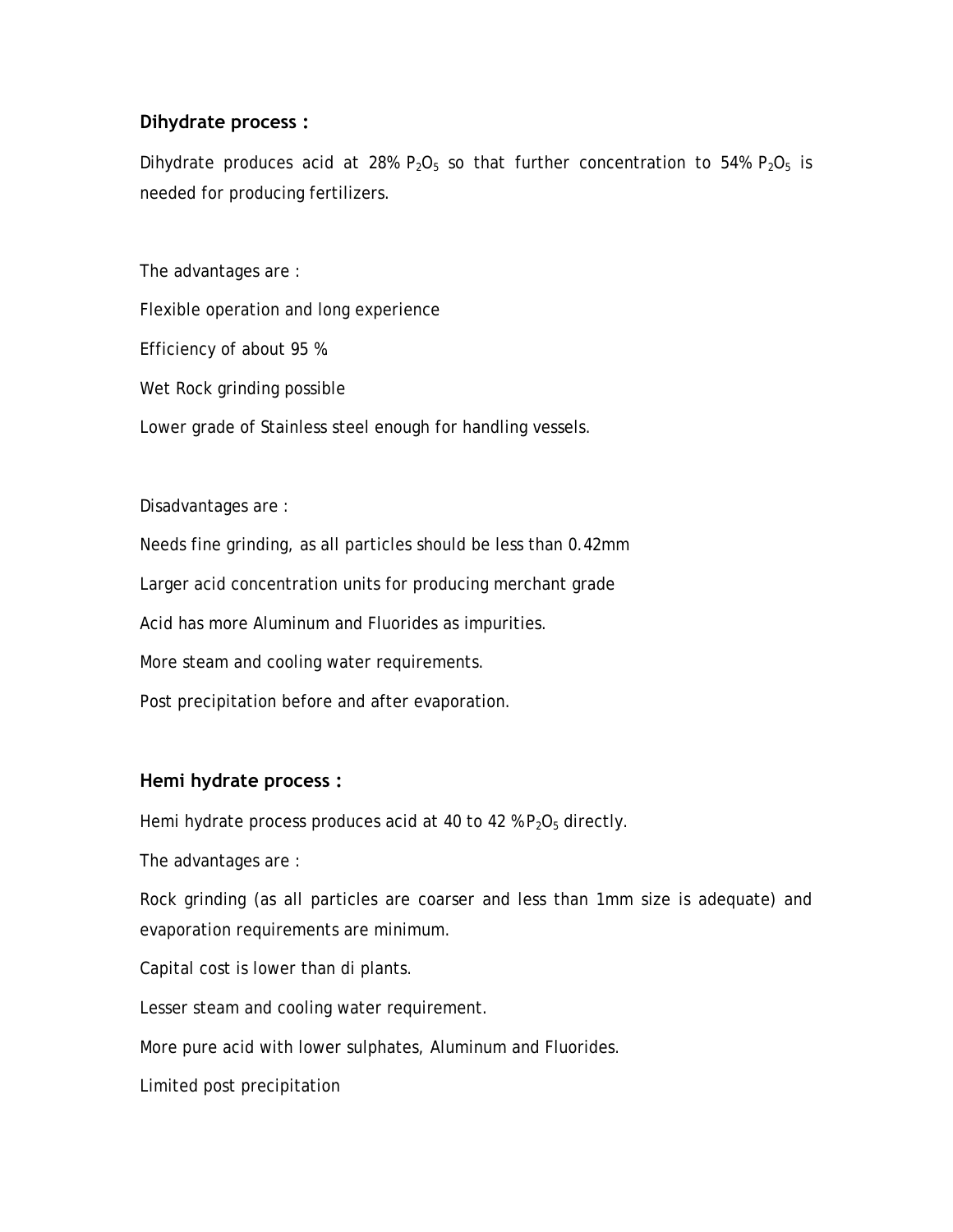Dis Advantages are :

Lesser Efficiency at 90 – 92 %

Higher temperature operation causes more corrosion.

Scaling in the filter zones where hemi to di transition takes place.

Tighter water balance

#### **Hemi - Di process:**

This process produces acid at 42 % - 45 %  $P_2O_5$ .

The advantages are :

Higher efficiency (98 % and above )

Gypsum more pure.

Recrystallisation tank acts as buffer tank for startups / shutdowns and mechanical losses from the HH Filter.

All the other advantages of the hemi hydrate process.

The disadvantage are :

More equipments are added – two stage filtration.

and power consumption more.

Capital cost being higher than either hemi or di process.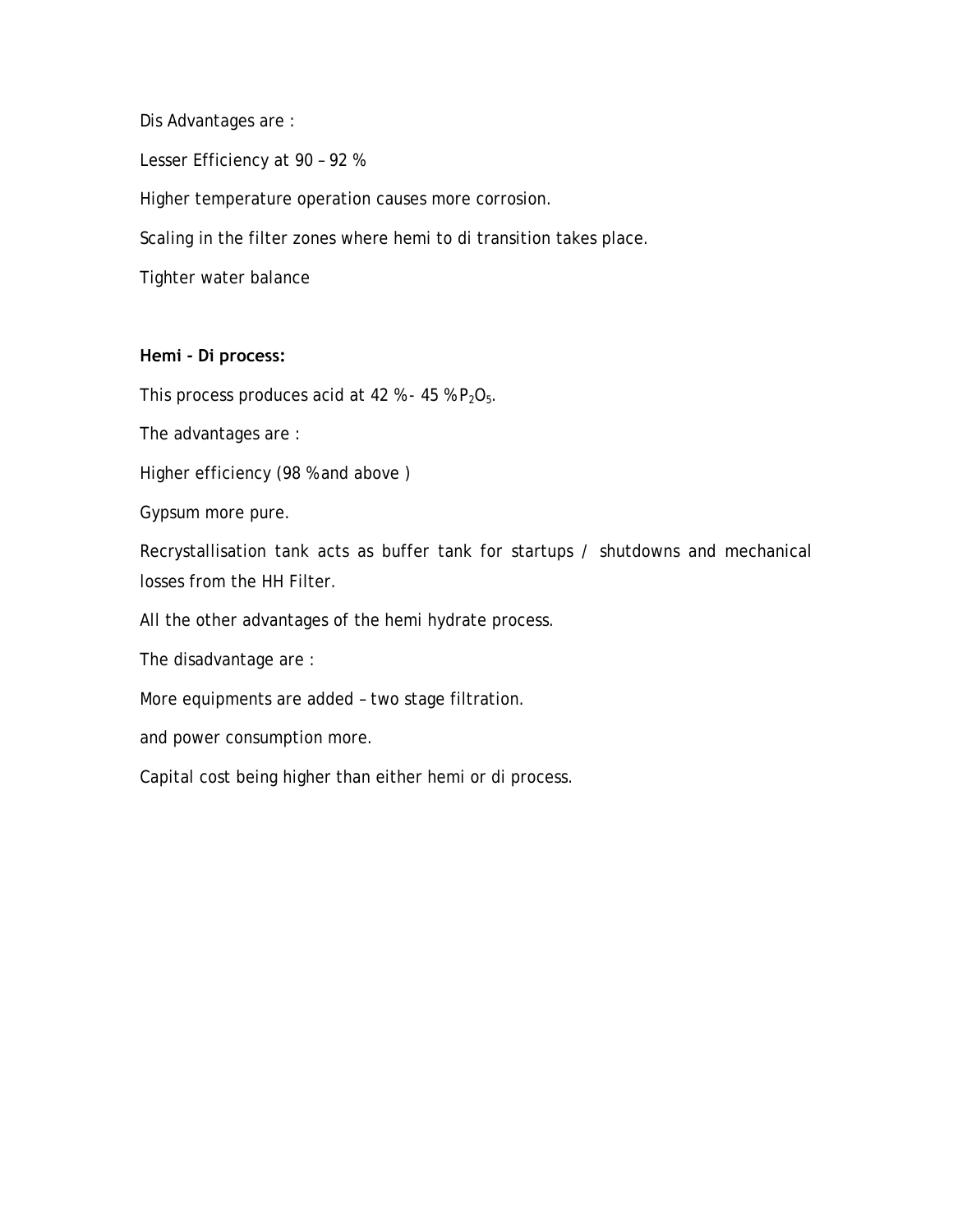Process Comparison :

| Parameter                     | Di hydrate                                                                                                                                                                   | Hemi hydrate                                                                                                                                     | Hemi-Di                                                                                             |
|-------------------------------|------------------------------------------------------------------------------------------------------------------------------------------------------------------------------|--------------------------------------------------------------------------------------------------------------------------------------------------|-----------------------------------------------------------------------------------------------------|
| Capital cost                  | Plant<br>involves<br>grinding, evaporator<br>bigger cooling<br>and<br>tower and a clarifier<br>added to<br>hemi<br>$\alpha$<br>plant. Reactor 2m <sup>3</sup> /t<br>$P_2O_5$ | 20% lower than di<br>plant; Reactor is<br>smaller and plant<br>can be loaded to<br>have a volume of<br>1.5m <sup>3</sup> /ton $P_2O_5$           | Same as di plant due<br>to added reactor and<br>filter                                              |
| Rock grinding                 | 50kw/ton P2O5                                                                                                                                                                | No grinding power                                                                                                                                | No grinding power                                                                                   |
| Evaporation                   | Bigger units as 2tons<br>water is to be evap<br>per ton P2o5 for conc<br>from 26% to 54%P2O5                                                                                 | Smaller<br>unit<br>as<br>0.5tons water is to<br>be evap per ton<br>P2o5<br>for<br>concn<br>from 42 to 54 %<br>$P_2O_5$                           | Smaller unit $\sim 0.45$<br>Ton of water/Ton of<br>$P_2O_5$ for concn from 43<br>to 54 % P $P_2O_5$ |
| Cooling water                 | More<br>needed-<br>qty<br>cooling water at 33'c                                                                                                                              | Less and cooling<br>can<br>be<br>water<br>higher at 38'c                                                                                         | Same as hemi plant.                                                                                 |
| Operating cost                | More due to grinding<br>(50KW)<br>and<br>evaporation<br>units<br>(300KW)<br>equivalent<br>power                                                                              | Less<br>due<br>to<br>smaller evaporator<br>and steam needs.                                                                                      | Higher<br>due<br>2<br>to<br>reactors and filters -<br>Power 30KW/T p2O5<br>more than Hemi plant.    |
| Filter recovery               | At 95%                                                                                                                                                                       | Less about ~ 92%                                                                                                                                 | Highest at 98%                                                                                      |
| Product<br>acid<br>strength   | 28 % $P_2O_5$                                                                                                                                                                | 40 ~ 42 % $P_2O_5$                                                                                                                               | 42 % ~ 43 % $P_2O_5$                                                                                |
| suitable<br>Purity<br>for DAP | Impurities more can<br>affect<br>high<br>grade<br>fertilizer production                                                                                                      | Purer acid suitable<br>for direct use in<br>DAP manufacture.                                                                                     | Same as hemi                                                                                        |
| Water<br>consumption          | More<br>due<br>to<br>di-<br>cake<br>and<br>hydrate<br>filter<br>product<br>is<br>0f<br>lower<br>conc<br>28%. Gypsum<br>storage<br>needs liner                                | Hemi hydrate has<br>lesser water<br>and<br>is<br>self<br>gypsum<br>drying and acid of<br>42%p2o5 has less<br>water.<br>Gypsum<br>storage is easy | Same as hemi                                                                                        |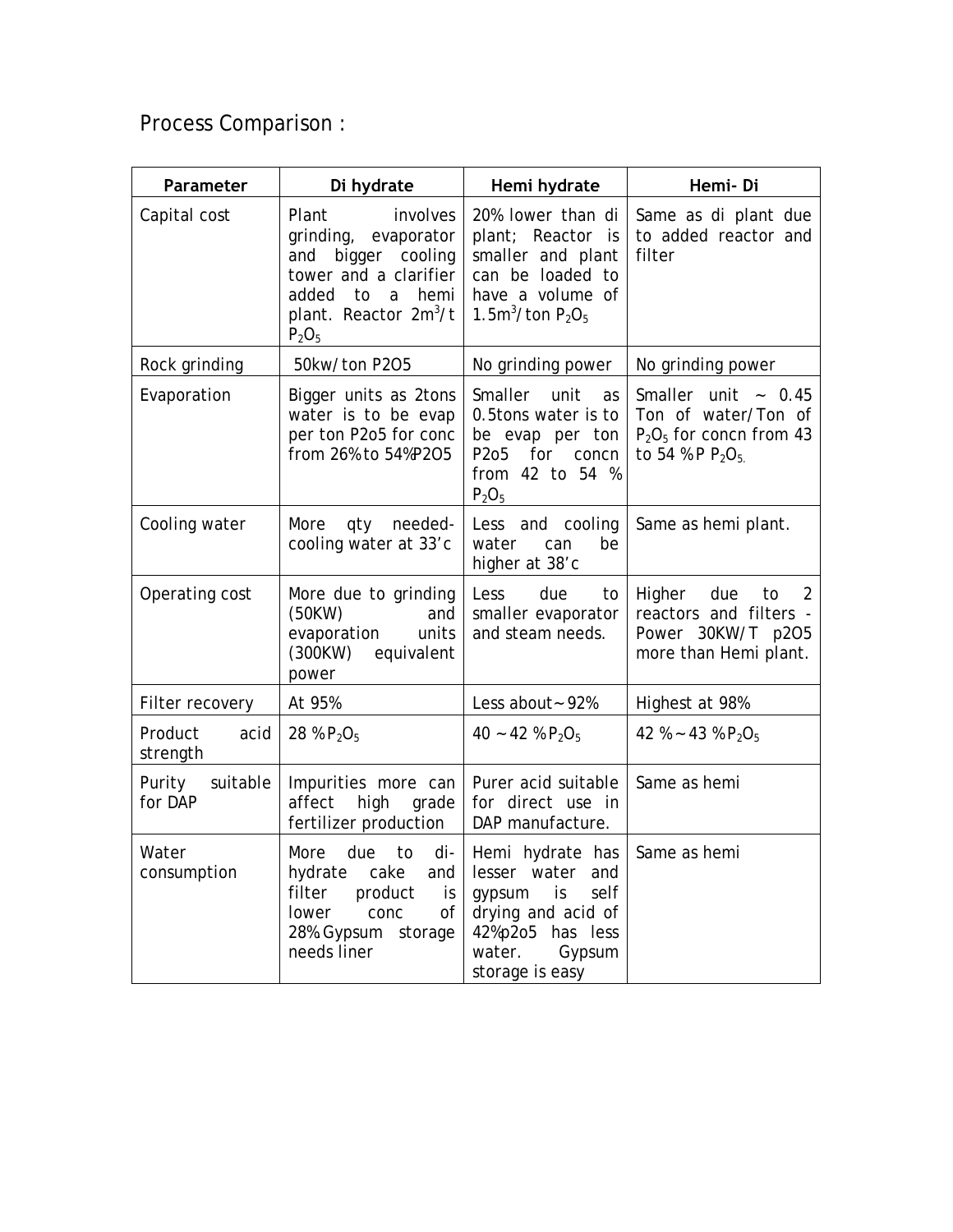### **Hemi hydrate process** :

#### **General process description:**

The hemi hydrate reaction system consists of three cylindrical tanks of equal volume and dimensions. The first two Reactors are named R1A and R1B.The third one is R2.

Reactor R1A and R1B are deficit in sulphate and have been designed as two separate tanks to enhance the release of gas produced by the reaction of rock and acid thereby improving process control. Phosphate rock is discharged into Reactor R1A, while 98.5% sulphuric acid is fed to Reactor R2 through the concentric static Acid Mixer where it is mixed with the return acid flows (approximately 35-38% P2O5 phosphoric acid from filters).

Reaction slurry overflows from Reactor R1A to Reactor R1B then to Reactor R2 through launders.

From Reactor R2, Part of the slurry is recycled to Reactor R1A by a Recirculation Pump, so that only 40% of the total CaO (w/w %) fed to Reactor R1A is precipitated. Further from R2, part of the slurry is cooled in a Flash Cooler by evaporation of water from the slurry under vacuum to 94°C. This flows back through a down leg sealed in R2 and helps in maintaining the temperature of Slurry below 100 degrees Celsius. The free sulphate level in Reactor R2 in its liquid phase is controlled at around 2.0 w/w % Slurry from Reactor R2 is fed to Hemihydrate Vacuum Filters.

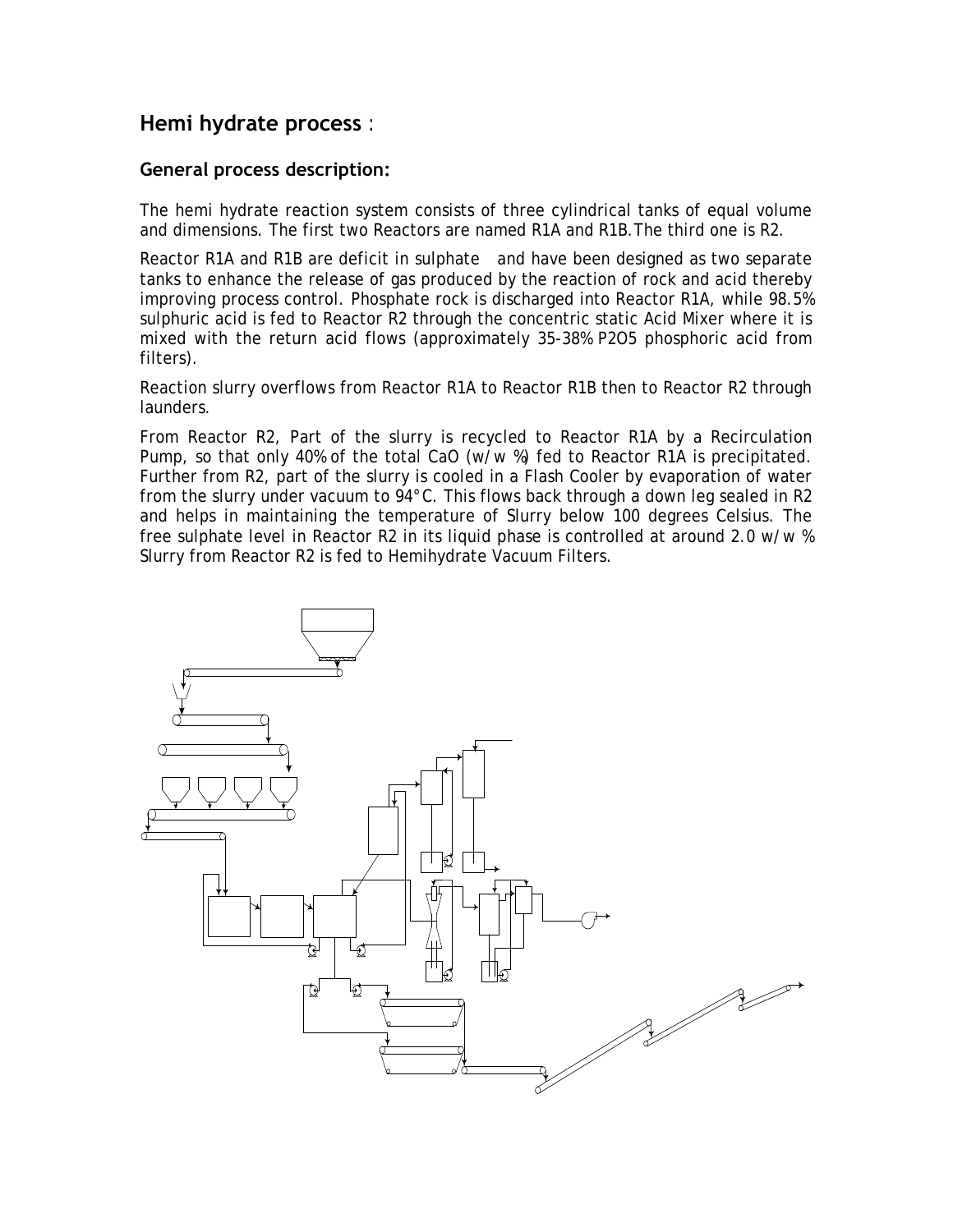#### **Operation with low grade Rock phosphate :**

There are 3 types of Rock supplied by the JPMC mines plant. They being

**Schedule A** - Commercial Rock 73 - 75 BPL Dry Phosphate Rock

**Schedule B** - Commercial Rock 70 - 72 BPL Wet phosphate rock having 14 - 18% moisture

**Schedule D** - Sub commercial 60 - 65 BPL Wet Phosphate Rock containing 5 ~10 % moisture.

IJC plant is designed to handle predominantly A or B with a plant efficiency of 94%. The plant is operated with Schedule D rock since November 1998 as a blend with D content up to 70% of the Total Rock used. D rock has a lower  $P_2O_5$  of 27.5% as against the B rock which has a p2o5 of 32.5%.However it is found that the plant operation is more stable only when the D Rock was blended and used along with the commercial Rocks and not separately.

Increased erosion of the rotating equipments and pipelines and lower filtration rates were experienced when D rock alone was processed. The blend of sub commercial Rock along with the Commercial Rock was performing equivalent to the commercial Rock at proper operating conditions except for the lower plant efficiency and higher Rock consumption.

The design specification of Iron and Aluminium are 0.5% and 0.6% While the average figures in the D Rock are 0.45 % and 0.76 %.when the Aluminium content is less than 0.6% in the Rock fed to the Reactor then the filtration rate gets lowered. To counter this the manual addition of Kaolin containing about 20 % Alumina is being resorted to and hence this 0.6% seems to be the lower limit for the hemi hydrate process.

The Rock D is blended with Rock A or B and used as it improves the filtration rate .IJC has a total filtration area of 160m2 from the two belt filters and production capacity of 4.5 TPD/ $m^2$  is achieved , equivalent to 720 TPD.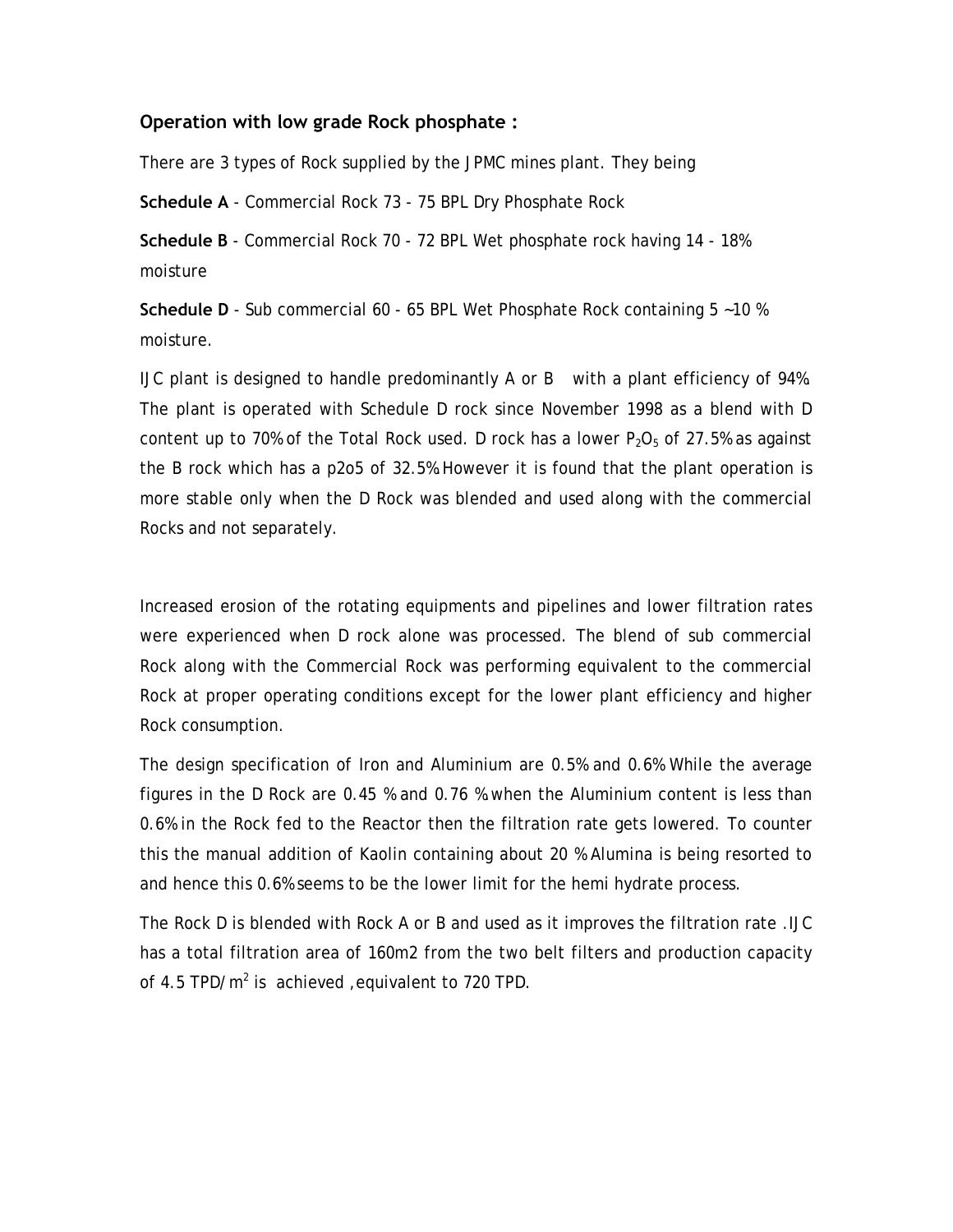#### **Operating experiences with lower grade rock phosphate:**

The Sub commercial Rock used has about 80% of the feed less than 1mm size while the plant is designed for 80% less than 0.5mm size. The coarse material above 1.5 mm size does not react well and some of the coarse unreacted /partly reacted particles get accumulated at the bottom of the First Reactor. This necessitates Reactor draining once in a day for about 10 minutes as otherwise the Carbon brick lining inside the Reactor gets eroded fast. The drained liquid is strained through coarse strainers to a sump from which the filtrate is recovered back to the Reactors. To reduce this draining and to avoid the coarse rocks which will not react fully, attention is being given to maintain the size distribution of the Rock fed to the Reactor.

The solid content in the Reactor slurry was increased by 1% to handle the additional quantity of solids generated on account of processing lower grade Rock. Marginal increase in scaling inside the flash cooler and slurry inlet and outlet ducts was noticed. There was a slight increase in the whitish silica deposits in the scrubbers and vapor ducts increasing the frequency of cleaning as the sub commercial Rock has about 10 to 15% silica. The quantity of gypsum handled also increases from 5 tons to 6 tons per ton of P2o5 due to the higher impurities present in the Rock.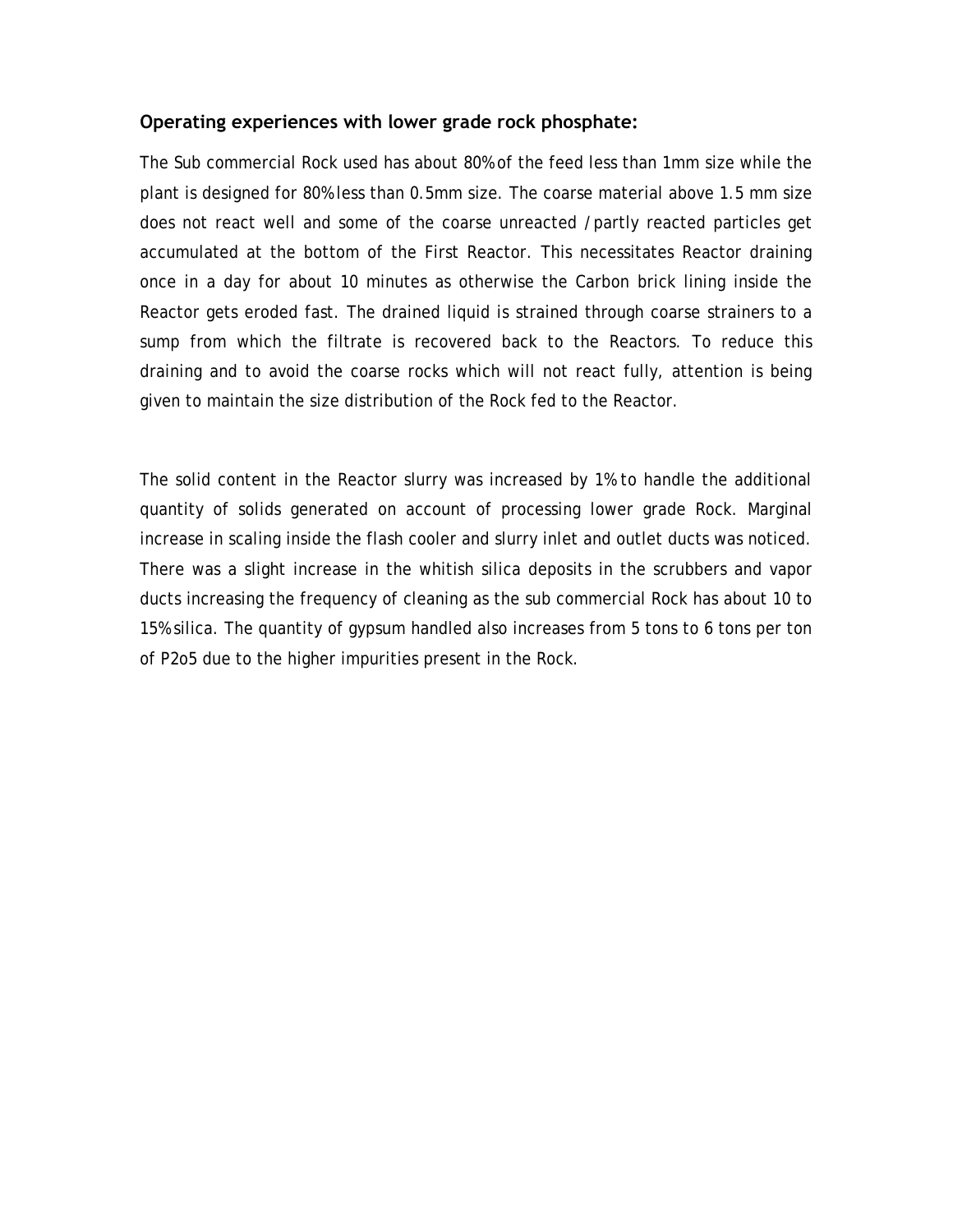#### **Utilization of Fixed laterals instead of curbs in Belt Filters :**

IJC uses two belt filters which were fixed with curbs on the belt to avoid slurry spillage. The hemi hydrate process at IJC employs Rock of varied composition as it is situated next the mines. The organic matter and  $CO<sub>2</sub>$  are responsible for the foaming and defoamer of about 10kg /ton of  $P_2O_5$  is used. These defoamers potentially harm the rubber .Failure of the curbs on the belts were experienced in the Year 2007 and steps to cold vulcanize the curbs on to the used filter belts were not successful. Slurry spillage from the belts from the damaged curbs was hampering the production .Hence the concept of fixed laterals was thought of and the supplier EIMCO of ITALY was contacted.

Laterals were installed in Filter 2 in October 2007 and subsequently in Filter -1 in Feb 2008 .The fixed laterals as the name implies, are fixed to the frame of the belt and do not move .The belt moves underneath the fixed laterals made of Stainless steel while the filter cloth slides along the sides of fixed laterals .To avoid the slurry spillage through the gap between the laterals and the belt ,two more layers have been provided over the metal laterals in the form of a rubber sheet over the metal and a Teflon sheet over this rubber .The cloth used to run sliding over the Teflon sheet . To take care of the hot slurry and expansion of the Teflon, gaps had been provided in between the Teflon sheets. Sometimes the cloth enters between the Teflon sheets and gets torn and also caused slurry to spill from the belt filter.

The cloth life reduced to around 15 days instead of the traditional 45 days life. To counter this, an additional rubber layer (used conveyor belt) was put over the Teflon sheet and this has improved the cloth life to around 30 days. Further cloth guiding rollers were fabricated and installed.

During the initial start up heavy air ingress through the both sides of the belt was noticed as the laterals were fixed at the places where the belt grooves had begun. Air was being sucked in through the grooves causing poor filtration .This was corrected by shifting the laterals widthwise towards the edges of the belt so that laterals are installed at the edges of the belts. When the weight of the slurry cake is less due to lower feed rates, there is air ingress through the sides resulting in loss of vacuum and filtration problems. The cloth gets torn off at the edges and the cloth renewal frequency has increased subsequent to installation of the fixed laterals.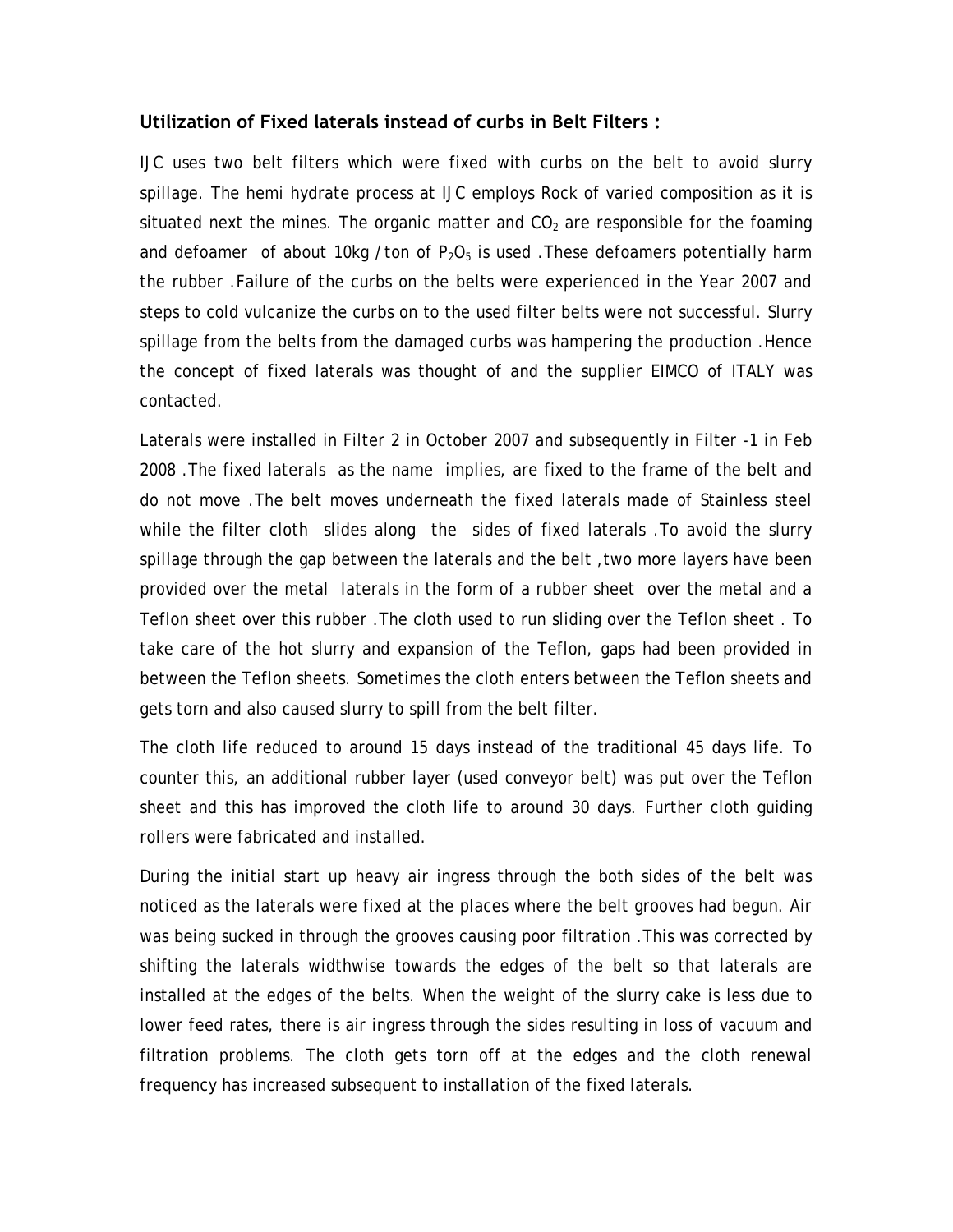Modifications in the cloth by providing suitable reinforcement layers in both the edges of the clothes is planned .Further lowering of the laterals and changing of the angle of the laterals over the belt minimizing the gaps is being planned to improve the vacuum.



**Fixed lateral protections supported by a Stainless Steel frame, without curbs**



The drainage belt is not provided with the traditional two edge flanges, but it is provided for the entire length with fixed lateral protections in Teflon, supported by a frame in SS material.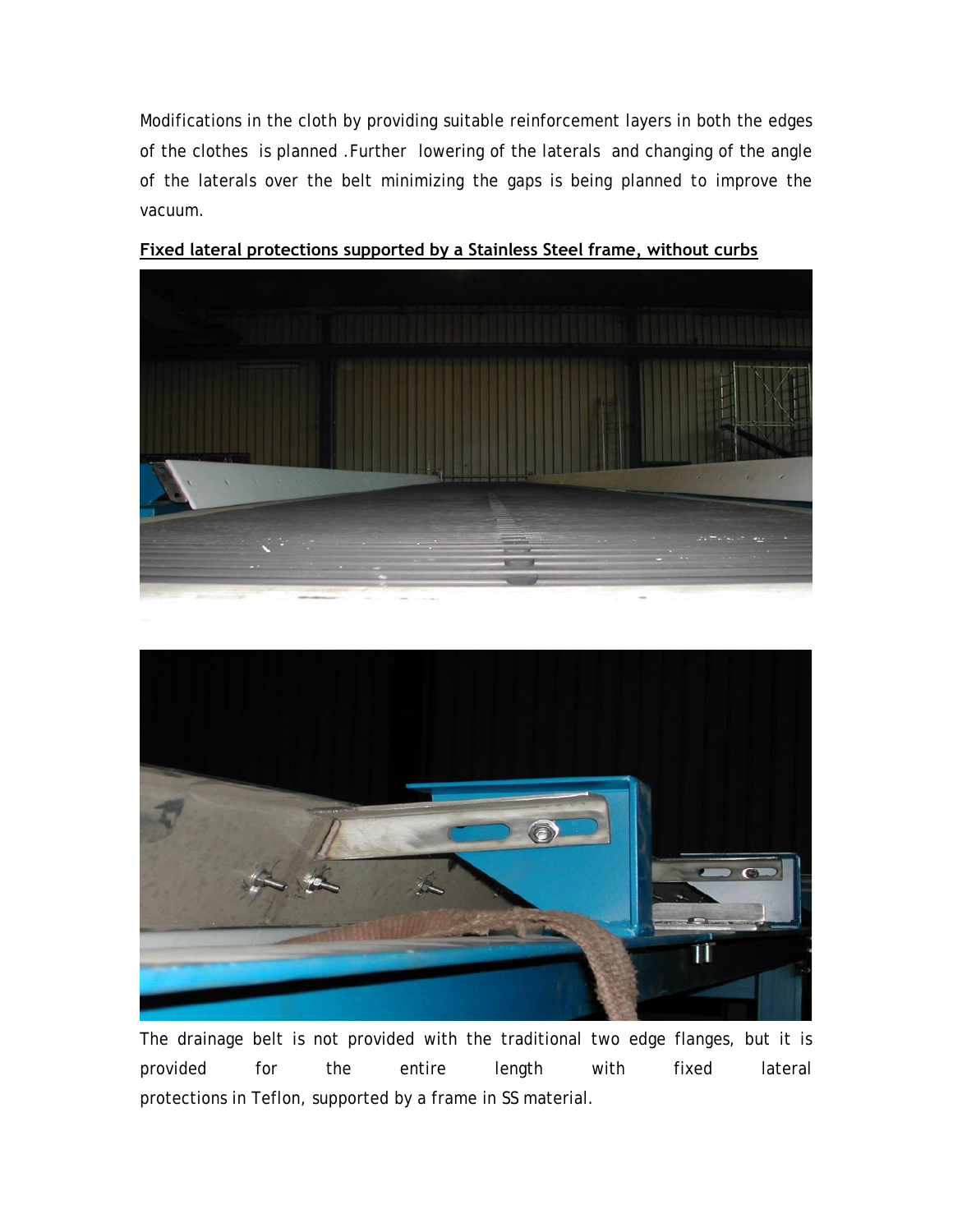#### **Laterals in line**



The lower part of the lateral protections, close or in contact with the drainage belt, is in rubber material. It is fixed between the stainless steel frame and the Teflon. Another rubber layer in the form of used conveyor belt has been provided over the Teflon and the cloth slides over this rubber.